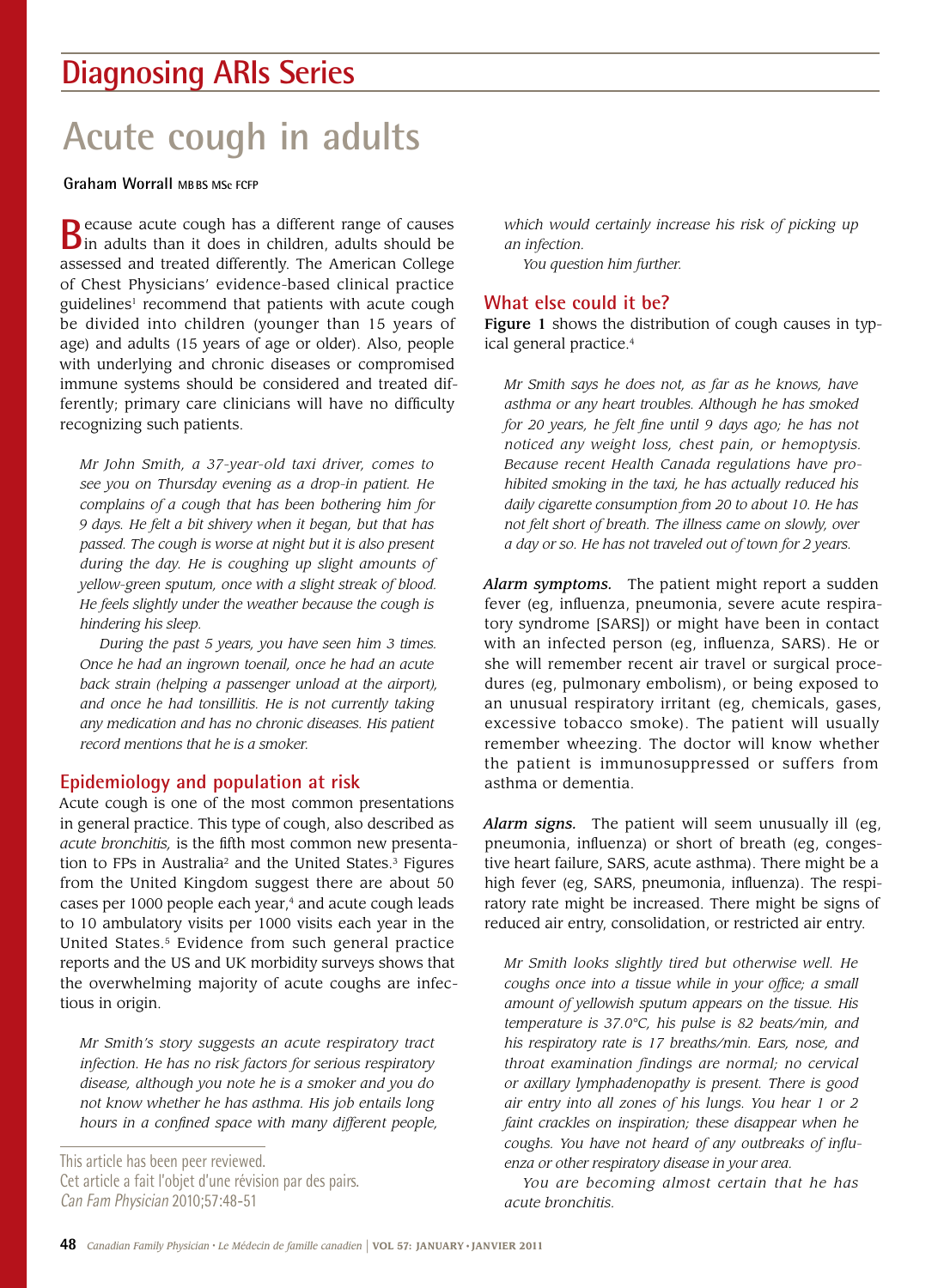

#### **How sure of the diagnosis are you?**

Acute bronchitis is usually a presumptive diagnosis, which is made based on history and examination, when the patient presents with an acute productive cough of less than 3 weeks' duration. However, most GPs are worried that they might miss a case of acute community-acquired pneumonia (CAP), which still has relatively high mortality, especially among the elderly.6 The criterion standard for diagnosing CAP is the presence of consolidation on the chest radiograph, but GPs cannot be ordering chest x-ray scans for every patient with acute cough.

As no one symptom or sign has a large effect of the likelihood of pneumonia being present in a person with an acute cough, investigators have combined various symptoms and signs to make clinical decision rules for CAP7-9; unfortunately, even if a patient without asthma has fever, tachycardia, and crackles—a combination of symptoms and signs very suggestive of pneumonia the rules still do not have enough power to definitively "rule in" pneumonia. They do, however, certainly suggest a chest x-ray scan should be done.

The American College of Chest Physicians<sup>1</sup> recommends that absence of the following findings reduces

the likelihood of pneumonia sufficiently to eliminate the need for a chest x-ray scan:

- heart rate greater than 100 beats/min;
- respiratory rate greater than 24 breaths/min;
- oral temperature greater than 38°C; and
- chest examination showing focal consolidation, egophony, or fremitus.

Similarly, when the history is suggestive of acute bronchitis and there are no alarm signs in the chest, there is no need for sputum analysis, viral culture, or serologic analysis.

Table 1 shows positive and negative likelihood ratios for pneumonia of various respiratory symptoms and physical signs.10 Note that, apart from egophony, neither symptoms nor signs have high positive likelihood ratios for pneumonia; in a low-prevalence primary care situation, the positive likelihood ratio has to be very high to significantly increase the chances of pneumonia being present. Similarly, apart from a previous history of asthma and a currently runny nose, few symptoms or signs have much of a negative likelihood ratio.

*You decide that the absence of alarm symptoms and signs, together with the absence of any features that*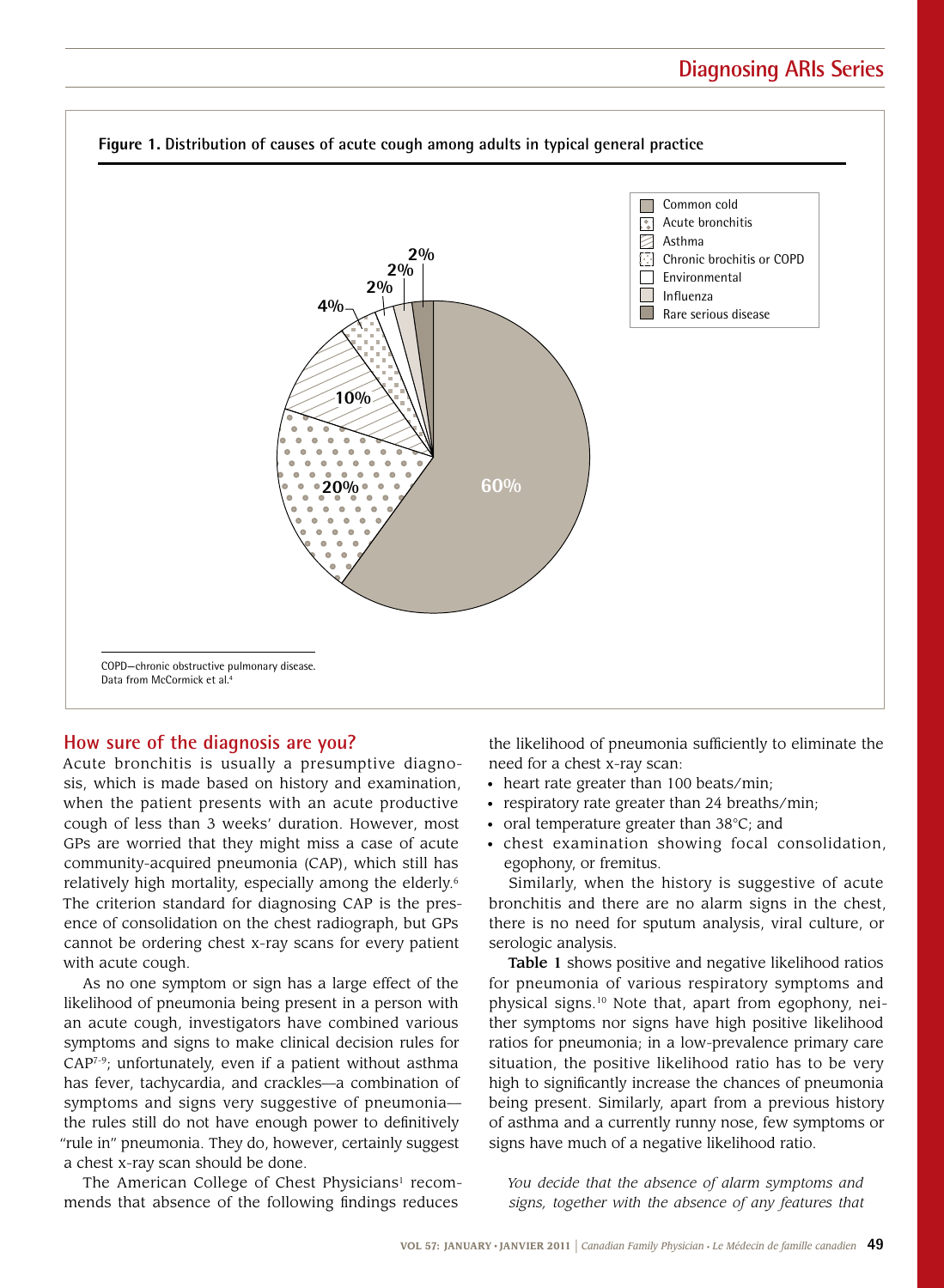## **Diagnosing ARIs Series**

*would increase the possibility of pneumonia, confirm your diagnosis of acute bronchitis.*

| Table 1. Likelihood ratios for pneumonia of various |  |
|-----------------------------------------------------|--|
| respiratory symptoms and physical signs             |  |

|                                | <b>POSITIVE</b><br>LIKELIHOOD | <b>NEGATIVE</b><br>LIKELIHOOD |
|--------------------------------|-------------------------------|-------------------------------|
| <b>SIGNS AND SYMPTOMS</b>      | <b>RATIO</b>                  | <b>RATIO</b>                  |
| Respiratory symptoms           |                               |                               |
| • Cough                        | 1.8                           | 0.3                           |
| • Dyspnea                      | 1.4                           | 0.7                           |
| • Sputum produced              | 1.3                           | 0.6                           |
| Other symptoms                 |                               |                               |
| • Fever                        | 2.1                           | 0.7                           |
| $\bullet$ Chills               | 1.7                           | 0.8                           |
| • Myalgia                      | 1.3                           | 0.6                           |
| • Sore throat                  | 0.8                           | 1.6                           |
| • Runny nose                   | 0.8                           | 2.4                           |
| Medical history                |                               |                               |
| • Asthma                       | 0.1                           | 3.8                           |
| • Immunosuppression            | 2.2                           | 0.9                           |
| • Dementia                     | 3.4                           | 0.9                           |
| Vital signs                    |                               |                               |
| • Tachypnea $>$ 25 breaths/min | 3.4                           | 0.8                           |
| • Temperature > 37.8°C         | 4.4                           | 0.7                           |
| Chest signs                    |                               |                               |
| • Dull percussion              | 4.3                           | 0.8                           |
| • Decreased sounds             | 2.5                           | 0.7                           |
| • Crackles                     | 2.7                           | 0.8                           |
| • Bronchial sounds             | 3.5                           | 0.9                           |
| • Egophony                     | 8.6                           | 1.0                           |
| Data from Metlay et al 10      |                               |                               |

Data from Metlay et al.<sup>10</sup>

#### **Is it likely to get worse?**

Acute bronchitis is an infection of the tracheo-bronchial tree, which might transiently produce sputum and symptoms of airway obstruction. The cough commonly lasts 7 to 10 days, but can last up to 1 month in 25% of patients.11 When the clinical course of control-group patients in trials of antibiotic treatment of acute bronchitis was studied, it was found that 85% to 90% of patients improved spontaneously, just as quickly as if they had not taken antibiotics.<sup>12</sup>

### **Deciding on best treatment**

Reports have shown that up to 80% of non-smokers and 90% of smokers with acute bronchitis receive antibiotics.13,14 There have been a number of reviews of the effects of antibiotics on the course of acute bronchitis. Half of them concluded that there was no benefit from taking antibiotics; the other half, including a

Cochrane review, concluded that antibiotics can have some modest treatment effects compared with placebo.15 The use of antibiotics decreases the time feeling ill with cough and sputum production by about half a day, and reduces time lost from work by about a third of a day. These modest benefits, which might occur only in a subgroup of patients, must be weighed against the chance of antibiotic side effects.

*You explain to Mr Smith that there is no sign of serious illness; he has acute bronchitis due to a viral infection. The condition is like a "cold on the chest" and it will get better by itself; there is no need for antibiotic treatment. It should take about 2 weeks to get better.*

*Mr Smith accepts your diagnostic explanation, but explains that the cough at night is preventing good sleep, and he does not wish to miss work because of the illness. Surely there is some medicine to relieve his illness?*

Most adults who present to their FPs with cough are looking for relief of their symptoms.16 Unless the patient has a history of asthma, or the clinician can hear widespread wheezing,  $\beta$ -agonists are not recommended.17 There is no evidence that mucolytics help in acute bronchitis. Although cough suppressants and antihistamines have not specifically been well studied in patients with acute bronchitis, the former can be effective in chronic bronchitis and the latter provide some relief for patients with colds. It seems reasonable that a combined cough suppressant and antihistamine might provide short-term symptomatic relief in a patient with acute bronchitis.

*Your careful history has excluded any likely serious causes for Mr Smith's acute cough; in particular, your careful clinical examination has ruled out asthma and CAP. You are certain that his recent-onset productive cough is due to acute bronchitis. He accepts your explanation that antibiotics will be of no use, and you have suggested a short-term cough suppressant and antihistamine to relieve his annoying symptoms so that he can continue working.*

*You remind Mr Smith to try (once again) to give up smoking. You recommend that Mr Smith use an over-the-counter medication (dextromethorphan, with or without an antihistamine) at night for the next 7 to 10 days. You recommend that he return to see you if he gets worse, or does not improve, at the end of that time period.*

*You make a mental note to consider a chest x-ray scan if his cough persists, he loses weight, or he remains unwell.*

Dr Worrall is an Honorary Research Professor in the Department of Family Medicine at Memorial University of Newfoundland in St John's.